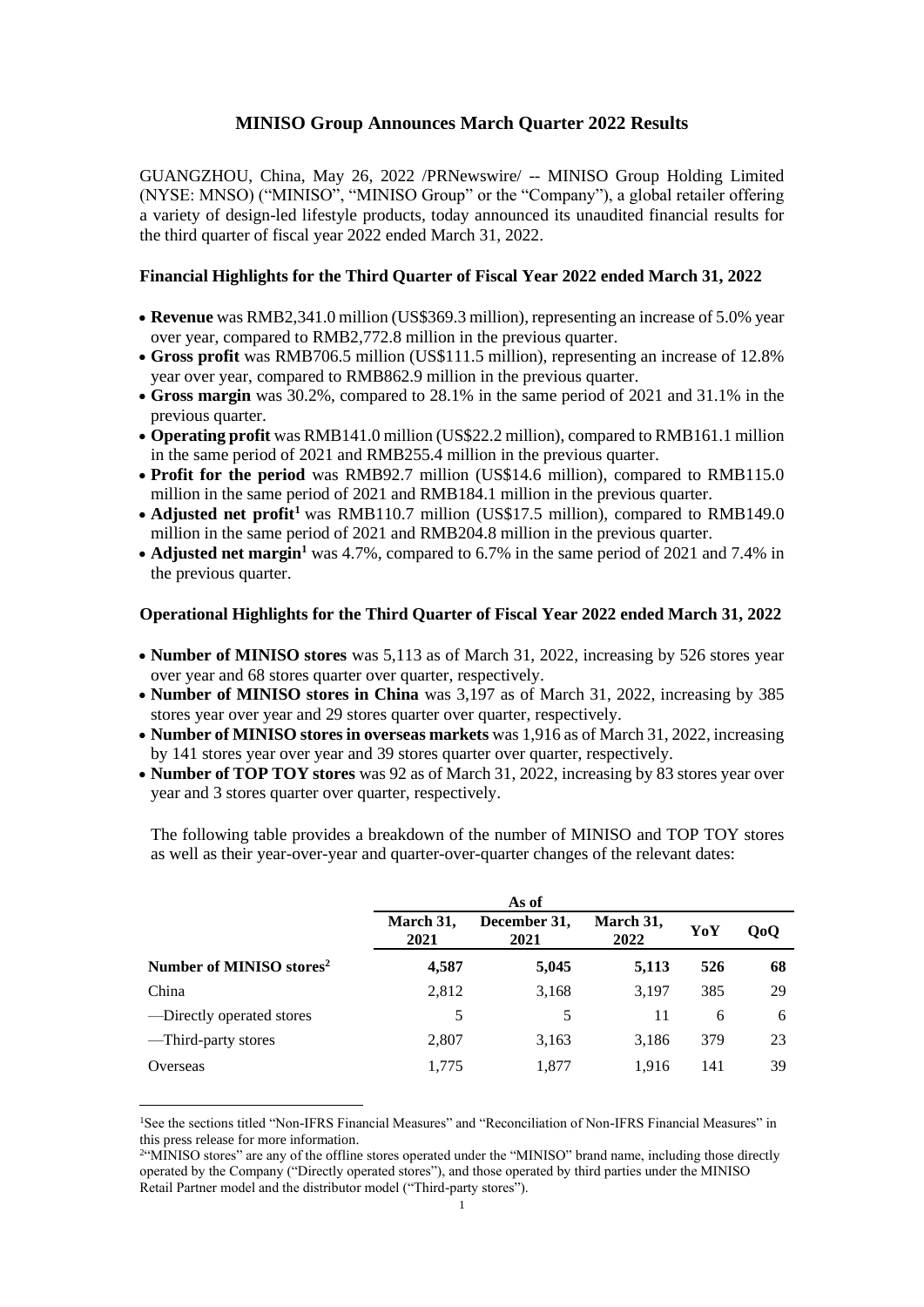|                                        | March 31,<br>2021 | December 31,<br>2021 | March 31,<br>2022 | YoY            | 000 |
|----------------------------------------|-------------------|----------------------|-------------------|----------------|-----|
| —Directly operated stores <sup>3</sup> | 130               | 136                  | 136               | 6              |     |
| —Third-party stores                    | 1.645             | 1.741                | 1.780             | 135            | 39  |
| Number of TOP TOY stores <sup>4</sup>  | 9                 | 89                   | 92                | 83             | 3   |
| —Directly operated stores              | 2                 | 5                    | 4                 | $\overline{2}$ | (1) |
| —Third-party stores                    |                   | 84                   | 88                | 81             | 4   |

Mr. Guofu Ye, Founder, Chairman, and Chief Executive Officer of MINISO, commented, "Despite the ongoing challenges of the pandemic, we delivered another solid quarter, with revenue reaching RMB2.34 billion, up 5% year over year. TOP TOY's revenue increased by nearly four times year over year, and MINISO's offline business delivered positive growth, which again demonstrated the resilience of our business model. In addition, MINISO's overseas business continued to recover in the March quarter. We believe our globalized operation will provide us with more space and flexibility of growth in the near future."

"Global retailers are also challenged by cost pressures as we enter one of the highest inflation in four decades. History repeatedly reminded us that consumers tend to look for value in a highinflation environment, and it is a good opportunity for us. We will leverage MINISO's core capabilities to strengthen our value proposition globally." Mr. Ye continued.

Mr. Saiyin Zhang, Chief Financial Officer and Executive Vice President of MINISO, commented, "Gross margin for the March quarter reached 30.2%, up 210 bps year over year, and we are pleased to see that this trend continued in April, thanks to our flexible pricing strategy and strong bargaining power."

"Although the challenges we are facing are unprecedented, we are confident with our competitive advantages and optimistic about our growth potential in inflation times. The fundamentals of our business remain strong, and we will continue to focus on those elements of the business that are under our control to drive growth and maintain a healthy level of margins. We have taken necessary actions such as controlling operational overheads, reducing personnel-related expenses and adjusting marketing plans, in order to ease the short-term impact from the challenges we face on our bottom line." Mr. Zhang concluded.

### **Recent Developments**

*Impact of COVID-19*

[https://www.sec.gov/Archives/edgar/data/1815846/000110465922040561/tm2210726d3\\_ex99-1.htm\)](https://www.sec.gov/Archives/edgar/data/1815846/000110465922040561/tm2210726d3_ex99-1.htm)

<sup>&</sup>lt;sup>3</sup> In March 2021, the Company acquired 70% of the equity stake in MINISO SG Pte. Ltd ("MINISO SG"), which acted as our exclusive local distributor in Singapore before the acquisition. As a result of the acquisition, the MINISO stores operated by MINISO SG, which were categorized as third-party stores before the acquisition, are reclassified as our directly-operated stores. Such reclassification is reflected in the overseas store numbers presented in this press release and the overseas store numbers as of June 30, 2021 and December 31, 2021 included in Exhibit 99.1 to our current report on Form 6-K furnished to the U.S. Securities and Exchange Commission on March 31, 2022 (please refer to:

<sup>4</sup> "TOP TOY stores" are any of the offline stores operated under the "TOP TOY" brand name, including those directly operated by the Company ("Directly operated stores"), and those operated by third parties under the MINISO Retail Partner model ("Third-party stores").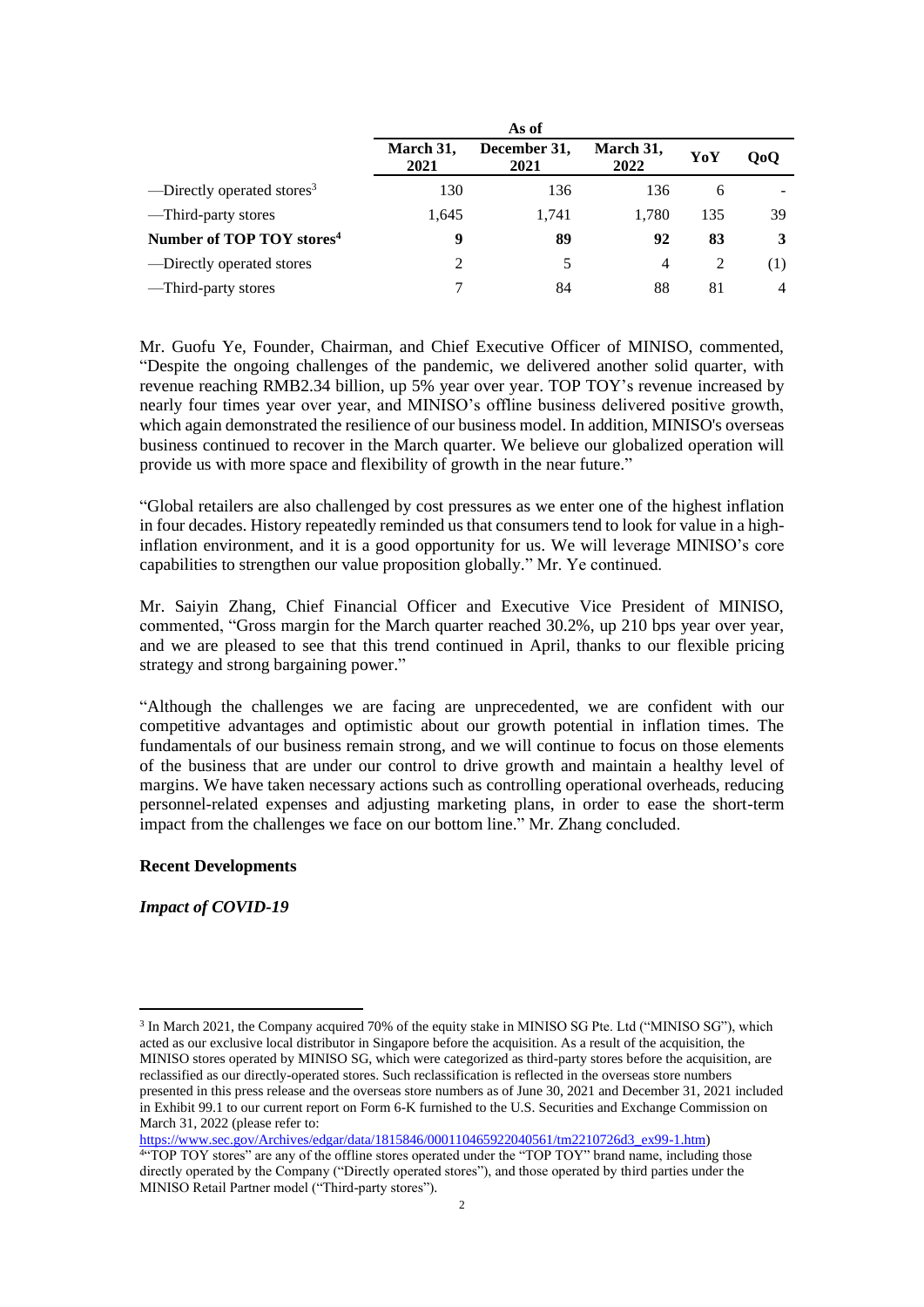The recent outbreak of the Omicron variants of COVID-19 has severely impacted our domestic operations and a part of our overseas operations in the quarter ended March 31, 2022.

In China, the outbreaks of the COVID-19 pandemic during this quarter, including those in Shenzhen and Shanghai, led to the most stringent restrictive measures taken by local governments since 2020, including the full or partial lock-down of many cities. These measures reduced traffic to shopping malls where MINISO and TOP TOY stores are located and even caused the suspension of operations of some of these stores. In March, the average number of stores that were temporarily closed was more than 300 for MINISO and about 11 for TOP TOY. The Company estimates that the GMV loss from such impact amounted to approximately RMB300 million in March. Going into the quarter ending June 30, 2022, the Company currently expects the impact of COVID-19 to persist and that many local governments will maintain strict control measures.

In overseas markets, 74 stores or 4% of our total overseas stores had not resumed operations as of March 31, 2022, compared to 76 such stores as of December 31, 2021. The majority of such stores were concentrated in Asian countries excluding China, and Latin America. In addition, the outbreak of the Omicron variant has caused disruptions to the operation of our logistics and transportation service providers, which has negatively impacted our product shipment and delivery. As a result, delivery of products from China to overseas markets was slightly delayed.

## **Unaudited Financial Results for the third quarter of fiscal year 2022 ended March 31, 2022**

**Revenue** was RMB2,341.0 million (US\$369.3 million), representing an increase of 5.0% year over year, primarily driven by the recovery of our international operations.

Revenue generated from domestic operations was RMB1,823.0 million (US\$287.6 million), increasing by 1.9% year over year. The year-over-year increase was primarily (i) driven by a fast increase of 377.3% in TOP TOY's revenue to RMB111.2 million (US\$17.5 million), which was in turn a result of the fast increase of TOP TOY store counts, and (ii) partially offset by a slightly decrease of 1.7% in revenue from MINISO brand, among which revenue from MINISO's offline stores maintained a positive year-over-year growth. For more information of the composition and year-over-year change of revenue, please refer to the "Unaudited additional information" in this press release.

Revenue generated from international operations was RMB518.0 million (US\$81.7 million), representing an increase of 17.4% year over year, which reflects an improved recovery of sales in international markets.

**Cost of sales** was RMB1,634.5 million (US\$257.8 million), representing an increase of 2% year over year.

**Gross profit** was RMB706.5 million (US\$111.5 million), representing an increase of 12.8% year over year.

**Gross margin** was 30.2%, compared to 28.1% in the same period of 2021. The year-over-year increase was primarily due to (i) revenue contribution of international operations increased from 19.8% in the same period of 2021 to 22.1% in this quarter, typically international operations have higher gross margin than domestic operations, and (ii) higher gross margin contributed by newly launched products in relation to our execution of strategic brand upgrade of MINISO in China.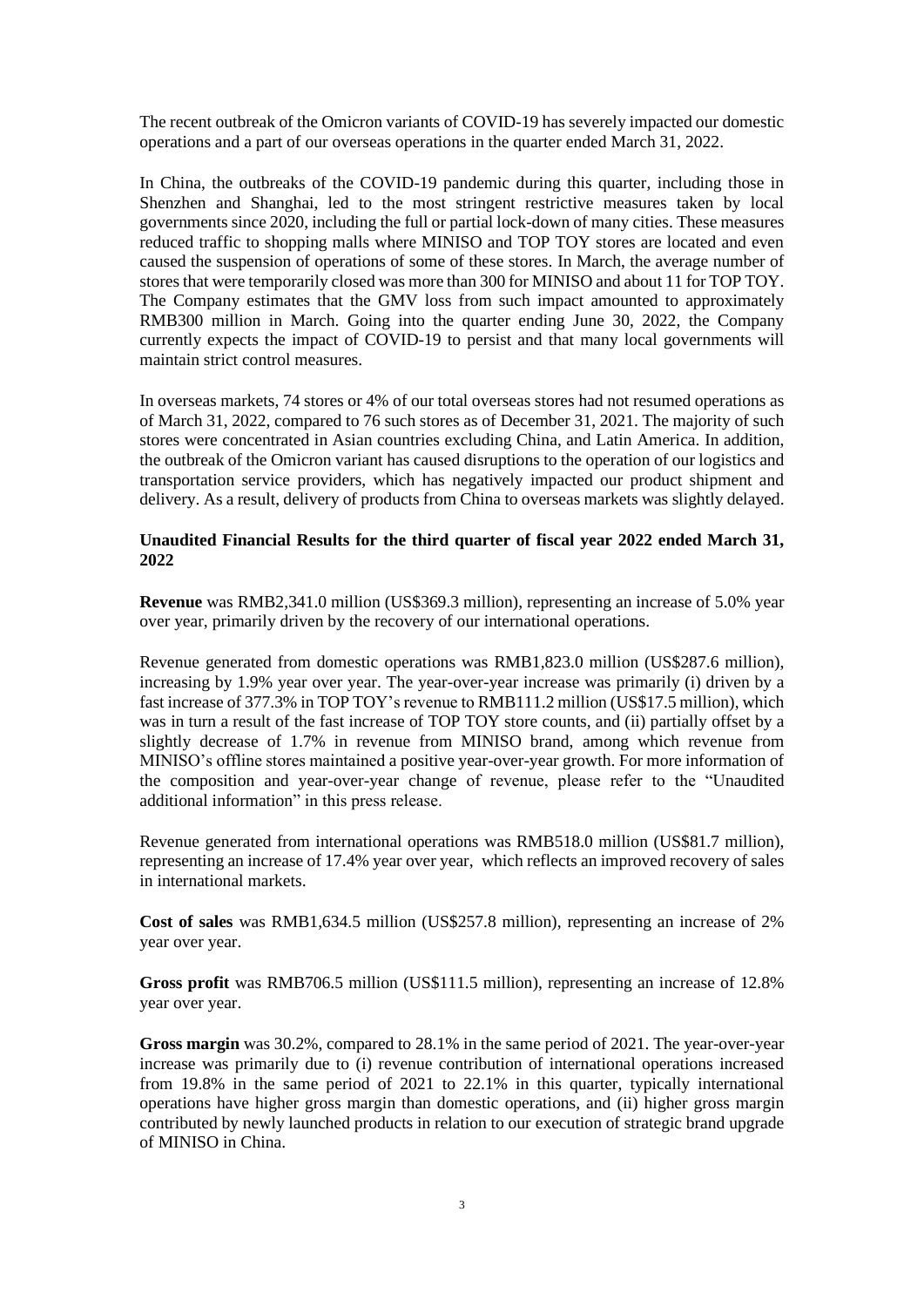**Other income** was RMB2.3 million (US\$0.4 million), compared to RMB4.3 million in the same period of 2021.

**Selling and distribution expenses** were RMB362.0 million (US\$57.1 million), representing an increase of 22.1% year over year. Excluding share-based compensation expenses, selling and distribution expenses were RMB351.5 million (US\$55.4 million), representing an increase of 27.8% year over year. The year-over-year increase was primarily attributable to (i) increased personnel-related expenses, (ii) increased licensing expenses in relation to our newly launched IP products, and (iii) increased promotion and advertising expenses, partially offset by decreased logistics expenses.

**General and administrative expenses** were RMB198.7 million (US\$31.3 million), representing an increase of 17.2% year over year. Excluding share-based compensation expenses, general and administrative expenses were RMB191.2 million (US\$30.2 million), representing an increase of 21.8% year over year. The year-over-year increase was primarily due to (i) increased depreciation and amortization expenses in relation to the land use right of the Company's headquarter building project, and (ii) increased personnel-related expenses and tax and surcharges.

**Other net income** was RMB0.5 million (US\$0.1 million), compared to RMB8.4 million in the same period of 2021. Other net income mainly consists of net foreign exchange loss, investment income from certain financial assets the Company invested in and others. The year-over-year decrease was mainly attributable to decreased investment income from wealth management products caused by our reduced investment principal in such products.

**Operating profit** was RMB141.0 million (US\$22.2 million), compared to RMB161.1 million in the same period of 2021.

**Profit for the period** was RMB92.7 million (US\$14.6 million), compared to RMB115.0 million in the same period of 2021.

**Adjusted net profit**, which represents profit for the period excluding equity-settled share-based payment expenses, was RMB110.7 million (US\$17.5 million), compared to RMB149.0 million in the same period of 2021.

**Adjusted net margin** was 4.7%, compared to 6.7% in the same period of 2021.

**Basic and diluted earnings per American Depositary Share ("ADS")** were RMB0.32 (US\$0.05) in this quarter, compared to basic and diluted earnings per ADS of RMB0.40 in the same period of 2021. Each ADS represents four of the Company's Class A ordinary shares.

**Adjusted basic and diluted earnings per ADS** were RMB0.36 (US\$0.06) in the quarter ended March 31, 2022, compared to adjusted basic and diluted earnings per ADS of RMB0.52 in the same period of 2021.

See the sections entitled "Non-IFRS Financial Measures" and "Reconciliation of Non-IFRS Financial Measures" in this press release for more information about adjusted net profit, adjusted net margin, and adjusted basic and diluted earnings per ADS.

As of March 31, 2022, the combined balance of the Company's cash, cash equivalents, restricted cash and other investments amounted to RMB5,486.3 million (US\$865.4 million).

### **Business Outlook**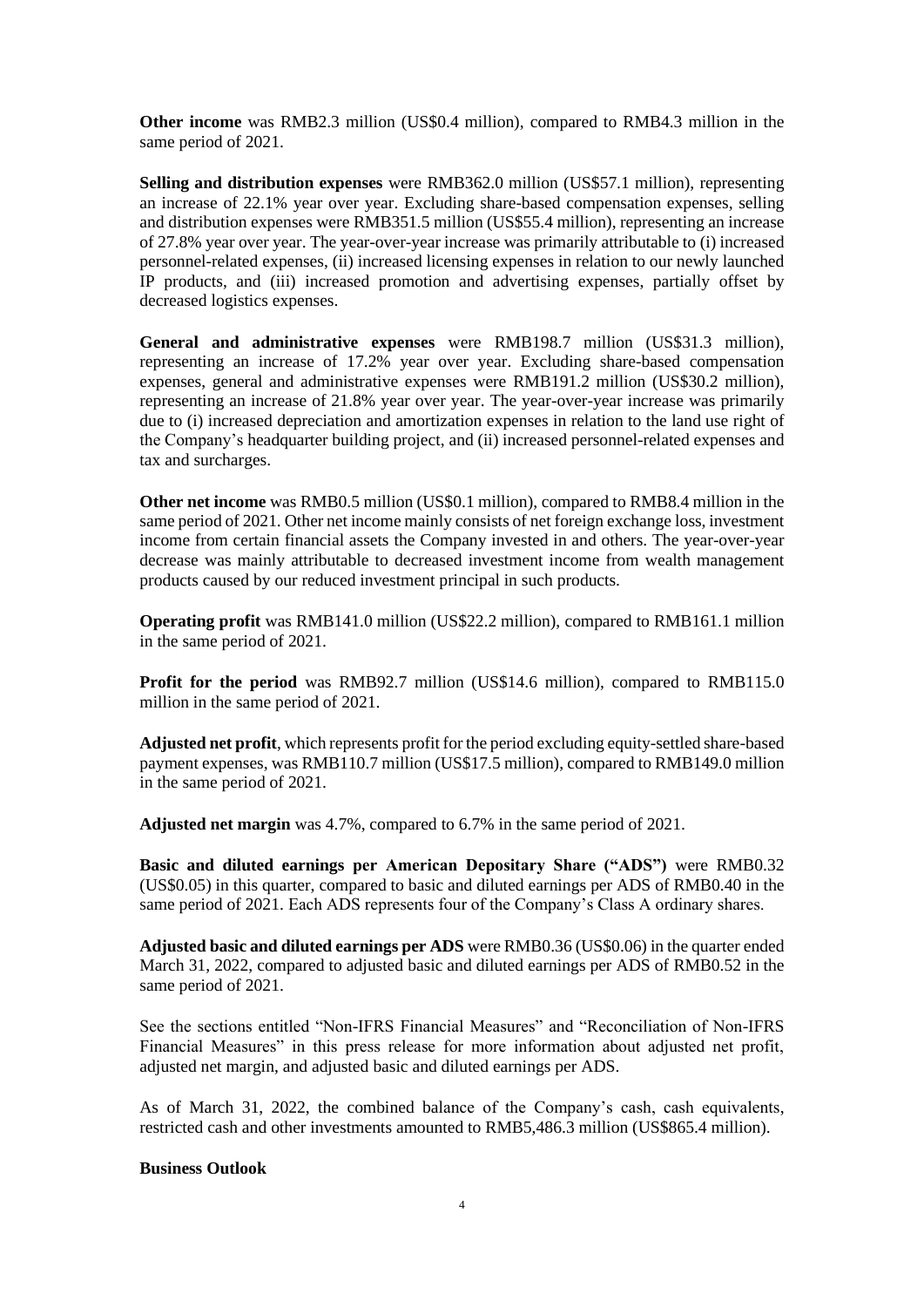For the fourth quarter of fiscal year 2022 ending June 30, 2022, the Company currently estimates its revenue to be between RMB2,100 million and RMB2,400 million, the middle point of which represents a decrease of 9.0% year over year. This estimate represents management's current and preliminary views on the market and operational conditions as of the date of this press release, which is subject to change.

## **Conference Call**

The Company's management will hold an earnings conference call at 8:00 A.M. Eastern Time on Thursday, May 26, 2022 (8:00 P.M. Beijing Time on the same day) to discuss the financial results. The conference call can be accessed via the following zoom link or by dialing the following numbers:

### **Access 1**

Zoom link: [https://dooyle.zoom.us/j/86584019613?pwd=SUUrak9EZEpCOEpiZE92aVdjMGJRd](https://dooyle.zoom.us/j/86584019613?pwd=SUUrak9EZEpCOEpiZE92aVdjMGJRdz09) [z09](https://dooyle.zoom.us/j/86584019613?pwd=SUUrak9EZEpCOEpiZE92aVdjMGJRdz09) Meeting Number: 865 8401 9613 Meeting Passcode: 888666

## **Access 2**

Listeners may access the call by dialing the following numbers with the same meeting number and passcode with Access 1.

| <b>United States Toll Free:</b> | 833 548 0276 (or +1 646 518 9805)        |
|---------------------------------|------------------------------------------|
| Mainland China Toll Free:       | 400 182 3168 (or 400 616 8835)           |
| Hong Kong, China Toll Free:     | $+852$ 5803 3730 (or $+852$ 5803 3731)   |
| United Kingdom (Charge Fees):   | +44 203 481 5237 (or +44 131 460 1196)   |
| France (Charge Fees):           | +33 1 7037 9729 (or +33 1 7037 2246)     |
| Singapore (Charge Fees):        | +65 3158 7288 (or +65 3165 1065)         |
| Canada (Charge Fees):           | $+1$ 438 809 7799 (or $+1$ 204 272 7920) |

## **Access 3**

Listeners can also access the meeting through the Company's investor relations website at [http://ir.miniso.com/.](http://ir.miniso.com/)

A replay will be available approximately two hours after the conclusion of the live event at the Company's investor relations website at [http://ir.miniso.com/.](http://ir.miniso.com/)

### **About MINISO Group**

MINISO is a global retailer offering a variety of design-led lifestyle products. The Company serves consumers primarily through its large network of MINISO stores, and promotes a relaxing, treasure-hunting and engaging shopping experience full of delightful surprises that appeals to all demographics. Aesthetically pleasing design, quality and affordability are at the core of every product in MINISO's wide product portfolio, and the Company continually and frequently rolls out products with these qualities. Since the opening of its first store in China in 2013, the Company has built its flagship brand "MINISO" as a globally recognized retail brand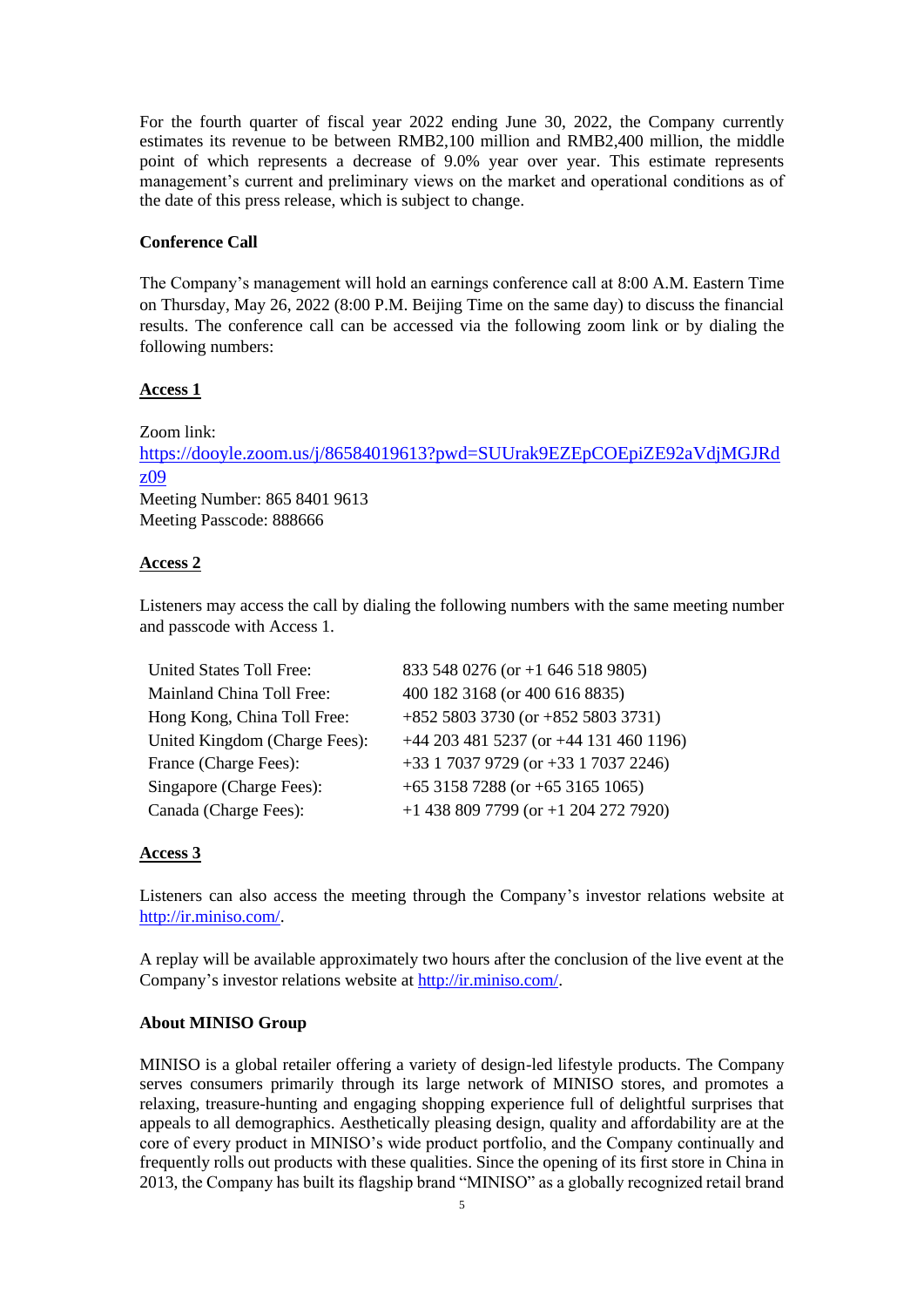and established a massive store network worldwide. For more information, please visit [https://ir.miniso.com/.](https://ir.miniso.com/)

## **Exchange Rate**

The U.S. dollar (US\$) amounts disclosed in this press release, except for those transaction amounts that were actually settled in U.S. dollars, are presented solely for the convenience of the readers. The conversion of Renminbi (RMB) into US\$ in this press release is based on the exchange rate set forth in the H.10 statistical release of the Board of Governors of the Federal Reserve System as of March 31, 2022, which was RMB6.3393 to US\$1.0000. The percentages stated in this press release are calculated based on the RMB amounts.

## **Non-IFRS Financial Measures**

In evaluating the business, MINISO considers and uses adjusted net profit, adjusted net margin, adjusted basic and diluted earnings per share and adjusted basic and diluted earnings per ADS as supplemental measures to review and assess its operating performance. The presentation of these non-IFRS financial measures is not intended to be considered in isolation or as a substitute for the financial information prepared and presented in accordance with IFRS. MINISO defines adjusted net profit as profit for the period excluding (i) fair value changes of redeemable shares with other preferential rights and (ii) equity-settled share-based payment expenses. MINISO calculates adjusted net margin by dividing adjusted net profit by revenue for the same period. MINISO computes adjusted basic and diluted net earnings per ADS by dividing the adjusted net profit attributable to the equity shareholders of the Company by the number of ADSs represented by the number of ordinary shares used in the basic and diluted earnings per share calculation on an IFRS basis and retrospectively adjusting for the effect of the issuance of Series A preferred shares by the Company that are deemed to have been converted into ordinary shares since July 1, 2019. MINISO computes adjusted basic and diluted net earnings per share in the same way it calculates adjusted basic and diluted net earnings per ADS, except that it uses the number of ordinary shares used in the basic and diluted earnings per share calculation on an IFRS basis as the denominator instead of the number of ADSs represented by these ordinary shares.

MINISO presents these non-IFRS financial measures because they are used by the management to evaluate its operating performance and formulate business plans. These non-IFRS financial measures enable the management to assess its operating results without considering the impacts of the aforementioned non-cash and other adjustment items that MINISO does not consider to be indicative of its operating performance in the future. Accordingly, MINISO believes that the use of these non-IFRS financial measures provides useful information to investors and others in understanding and evaluating its operating results in the same manner as the management and board of directors.

These non-IFRS financial measures are not defined under IFRS and are not presented in accordance with IFRS. These non-IFRS financial measures have limitations as analytical tools. One of the key limitations of using these non-IFRS financial measures is that they do not reflect all items of income and expense that affect MINISO's operations. Further, these non-IFRS financial measures may differ from the non-IFRS information used by other companies, including peer companies, and therefore their comparability may be limited.

These non-IFRS financial measures should not be considered in isolation or construed as alternatives to profit/(loss), net profit/(loss) margin, basic and diluted earnings/(loss) per share and basic and diluted earnings/(loss) per ADS, as applicable, or any other measures of performance or as indicators of MINISO's operating performance. Investors are encouraged to review MINISO's historical non-IFRS financial measures in light of the most directly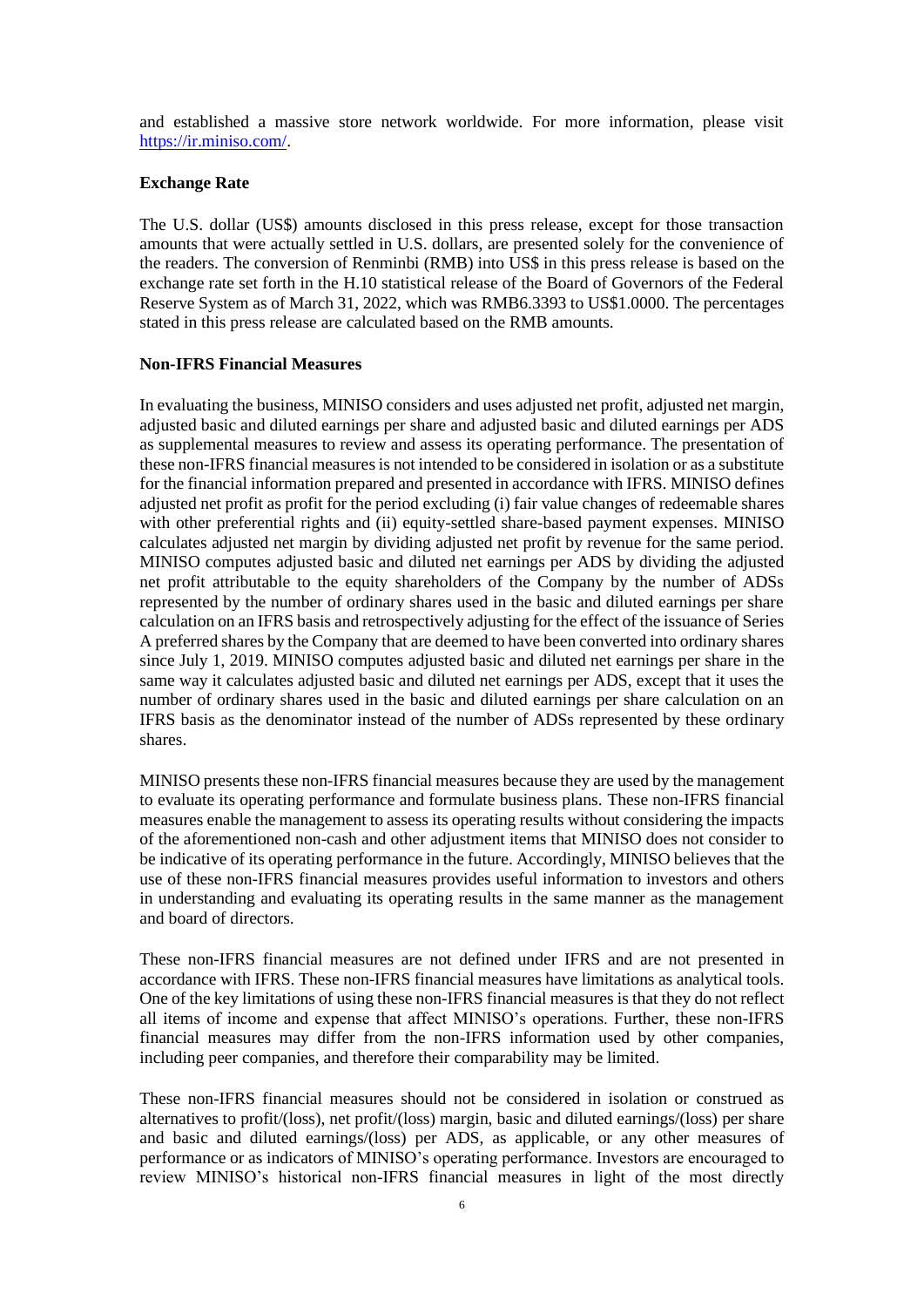comparable IFRS measures, as shown below. The non-IFRS financial measures presented here may not be comparable to similarly titled measures presented by other companies. Other companies may calculate similarly titled measures differently, limiting the usefulness of such measures when analyzing MINISO's data comparatively. MINISO encourages you to review its financial information in its entirety and not rely on a single financial measure.

For more information on the non-IFRS financial measures, please see the table captioned "Reconciliation of Non-IFRS Financial Measures" set forth at the end of this press release.

## **Safe Harbor Statement**

This announcement contains forward-looking statements. These statements are made under the "safe harbor" provisions of the U.S. Private Securities Litigation Reform Act of 1995. These forward-looking statements can be identified by words or phrases such as "may," "will," "expect," "anticipate," "aim," "estimate," "intend," "plan," "believe," "is/are likely to," "potential," "continue" or other similar expressions. Among other things, the guidance for the fiscal year 2022's fourth quarter ending June 30, 2022 and quotations from management in this announcement, as well as MINISO's strategic and operational plans, contain forward-looking statements. MINISO may also make written or oral forward-looking statements in its periodic reports to the U.S. Securities and Exchange Commission (the "SEC"), in its annual report to shareholders, in press releases and other written materials and in oral statements made by its officers, directors or employees to third parties. Statements that are not historical facts, including statements about MINISO's beliefs and expectations, are forward-looking statements. Forward-looking statements involve inherent risks and uncertainties. A number of factors could cause actual results to differ materially from those contained in any forward-looking statement, including but not limited to the following: MINISO's mission, goals and strategies; future business development, financial conditions and results of operations; the expected growth of the retail market and the market of branded variety retail of lifestyle products in China and globally; expectations regarding demand for and market acceptance of MINISO's products; expectations regarding MINISO's relationships with consumers, suppliers, MINISO Retail Partners, local distributors, and other business partners; competition in the industry; proposed use of proceeds; and relevant government policies and regulations relating to MINISO's business and the industry. Further information regarding these and other risks is included in MINISO's filings with the SEC. All information provided in this press release and in the attachments is as of the date of this press release, and MINISO undertakes no obligation to update any forward-looking statement, except as required under applicable law.

### **Investor Relations Contact:**

Raine Hu, Mengru Wang MINISO Group Holding Limited Email: [ir@miniso.com](mailto:ir@miniso.com) Phone: +86 (20) 36228788 Ext.8039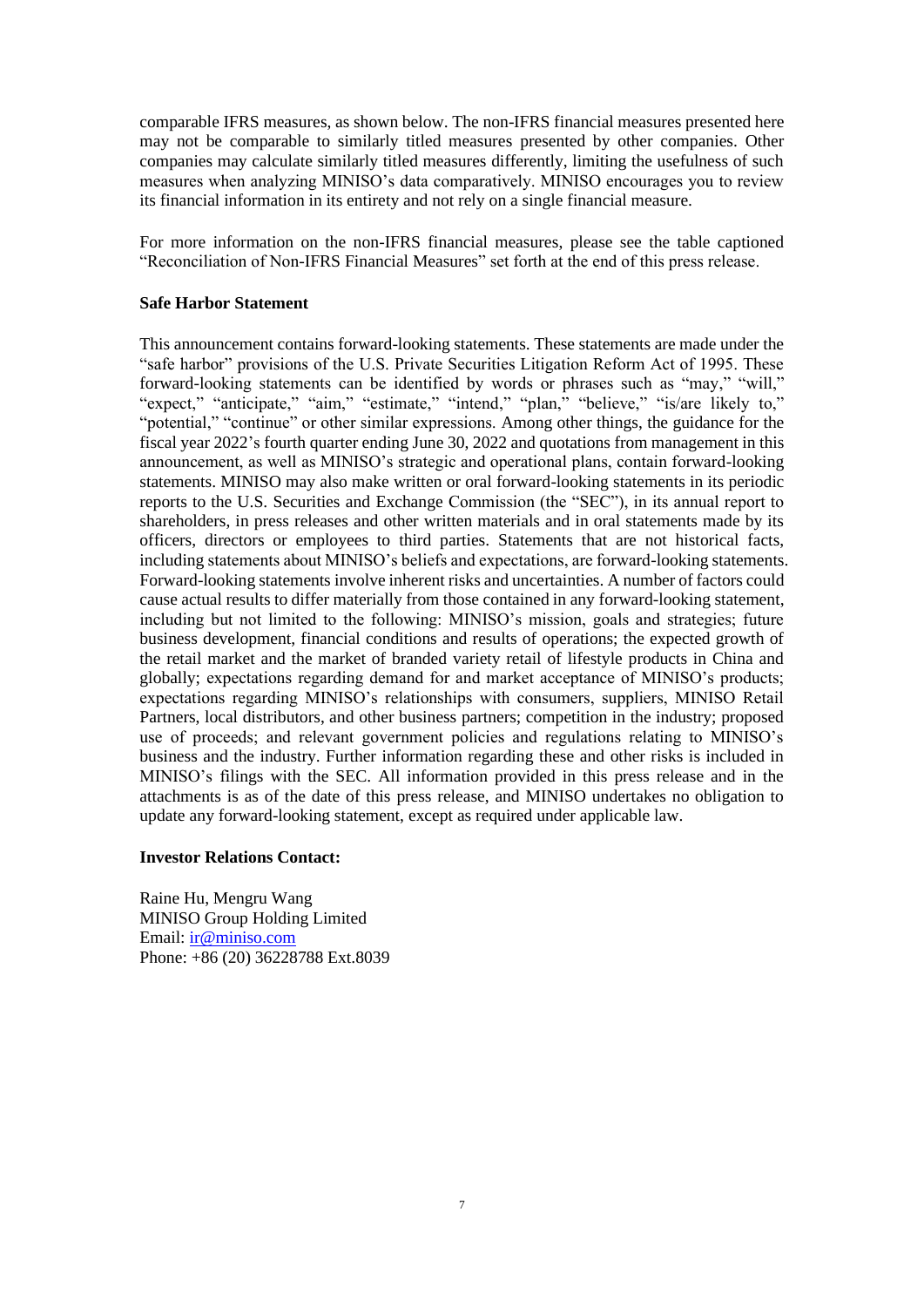# **MINISO GROUP HOLDING LIMITED UNAUDITED CONDENSED CONSOLIDATED STATEMENTS OF FINANCIAL POSITION**

*(Expressed in thousands)*

|                                                         | As at<br>June 30,<br>2021 | As at<br>March 31,<br>2022 |                 |
|---------------------------------------------------------|---------------------------|----------------------------|-----------------|
|                                                         | (Audited)                 | (Unaudited)                |                 |
|                                                         | <b>RMB'000</b>            | <b>RMB'000</b>             | <b>US\$'000</b> |
| <b>ASSETS</b>                                           |                           |                            |                 |
| <b>Non-current assets</b>                               |                           |                            |                 |
| Property, plant and equipment                           | 76,316                    | 399,053                    | 62,949          |
| Right-of-use assets                                     | 689,887                   | 2,348,776                  | 370,510         |
| Intangible assets                                       | 61,005                    | 47,958                     | 7,565           |
| Goodwill                                                | 19,640                    | 18,890                     | 2,980           |
| Deferred tax assets                                     | 168,552                   | 162,561                    | 25,643          |
| Prepayments                                             | 138,481                   | 201,958                    | 31,858          |
| Other receivables                                       |                           | 10,000                     | 1,578           |
| Interest in an equity-accounted investee                | 352,062                   |                            |                 |
|                                                         | 1,505,943                 | 3,189,196                  | 503,083         |
| <b>Current assets</b>                                   |                           |                            |                 |
| Other investments                                       | 102,968                   | 206,526                    | 32,579          |
| Inventories                                             | 1,496,061                 | 1,163,040                  | 183,465         |
| Trade and other receivables                             | 824,725                   | 1,060,564                  | 167,300         |
| Cash and cash equivalents                               | 6,771,653                 | 5,269,882                  | 831,303         |
| Restricted cash                                         | 3,680                     | 9,925                      | 1,566           |
|                                                         | 9,199,087                 | 7,709,937                  | 1,216,213       |
| <b>Total assets</b>                                     | 10,705,030                | 10,899,133                 | 1,719,296       |
| <b>EQUITY</b>                                           |                           |                            |                 |
| Share capital                                           | 92                        | 92                         | 15              |
| Additional paid-in capital                              | 8,289,160                 | 7,982,717                  | 1,259,243       |
| Other reserves                                          | 928,005                   | 963,033                    | 151,915         |
| <b>Accumulated losses</b>                               | (2,558,291)               | (2,149,418)                | (339,062)       |
| Equity attributable to equity holders of the<br>Company | 6,658,966                 | 6,796,424                  | 1,072,111       |
| Non-controlling interests                               | (6, 812)                  | (6,992)                    | (1,103)         |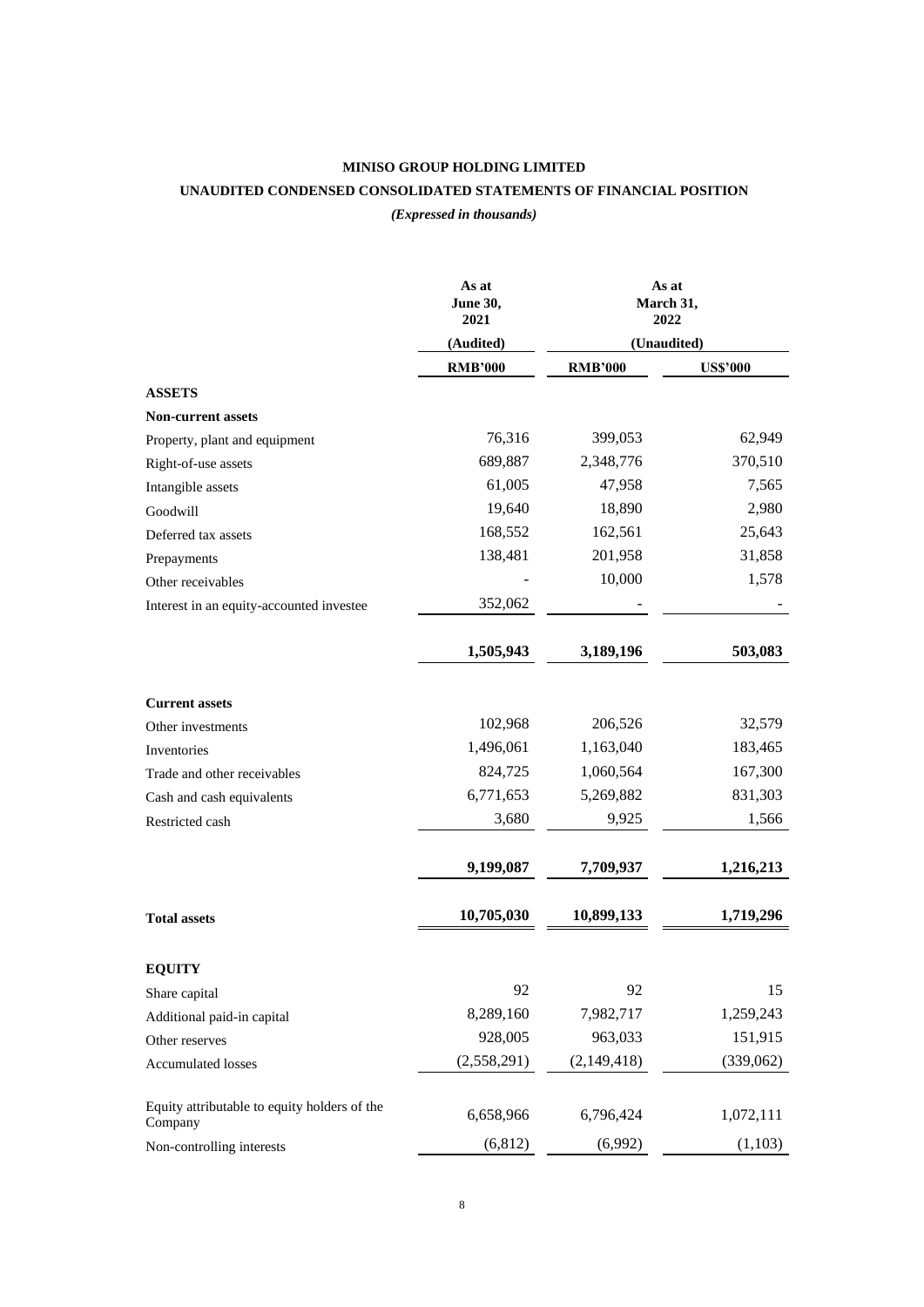# **MINISO GROUP HOLDING LIMITED UNAUDITED CONDENSED CONSOLIDATED STATEMENTS OF FINANCIAL POSITION**

## *(Expressed in thousands)*

|                                     | As at<br><b>June 30,</b><br>2021 | As at<br>March 31,<br>2022 |                 |  |  |
|-------------------------------------|----------------------------------|----------------------------|-----------------|--|--|
|                                     | (Audited)                        | (Unaudited)                |                 |  |  |
|                                     | <b>RMB'000</b>                   | <b>RMB'000</b>             | <b>US\$'000</b> |  |  |
| <b>Total equity</b>                 | 6,652,154                        | 6,789,432                  | 1,071,008       |  |  |
| <b>LIABILITIES</b>                  |                                  |                            |                 |  |  |
| <b>Non-current liabilities</b>      |                                  |                            |                 |  |  |
| Contract liabilities                | 59,947                           | 51,317                     | 8,095           |  |  |
| Loans and borrowings                | 6,925                            | 6,336                      | 999             |  |  |
| Lease liabilities                   | 483,144                          | 385,882                    | 60,871          |  |  |
| Deferred income                     | 20,005                           | 15,188                     | 2,396           |  |  |
|                                     | 570,021                          | 458,723                    | 72,361          |  |  |
| <b>Current liabilities</b>          |                                  |                            |                 |  |  |
| Loans and borrowings                | 13,669                           | 5,142                      | 811             |  |  |
| Trade and other payables            | 2,809,182                        | 2,979,846                  | 470,059         |  |  |
| Contract liabilities                | 266,919                          | 328,001                    | 51,741          |  |  |
| Lease liabilities                   | 321,268                          | 260,613                    | 41,111          |  |  |
| Deferred income                     | 6,060                            | 5,955                      | 939             |  |  |
| Current taxation                    | 65,757                           | 71,421                     | 11,266          |  |  |
|                                     | 3,482,855                        | 3,650,978                  | 575,927         |  |  |
| <b>Total liabilities</b>            | 4,052,876                        | 4,109,701                  | 648,288         |  |  |
| <b>Total equity and liabilities</b> | 10,705,030                       | 10,899,133                 | 1,719,296       |  |  |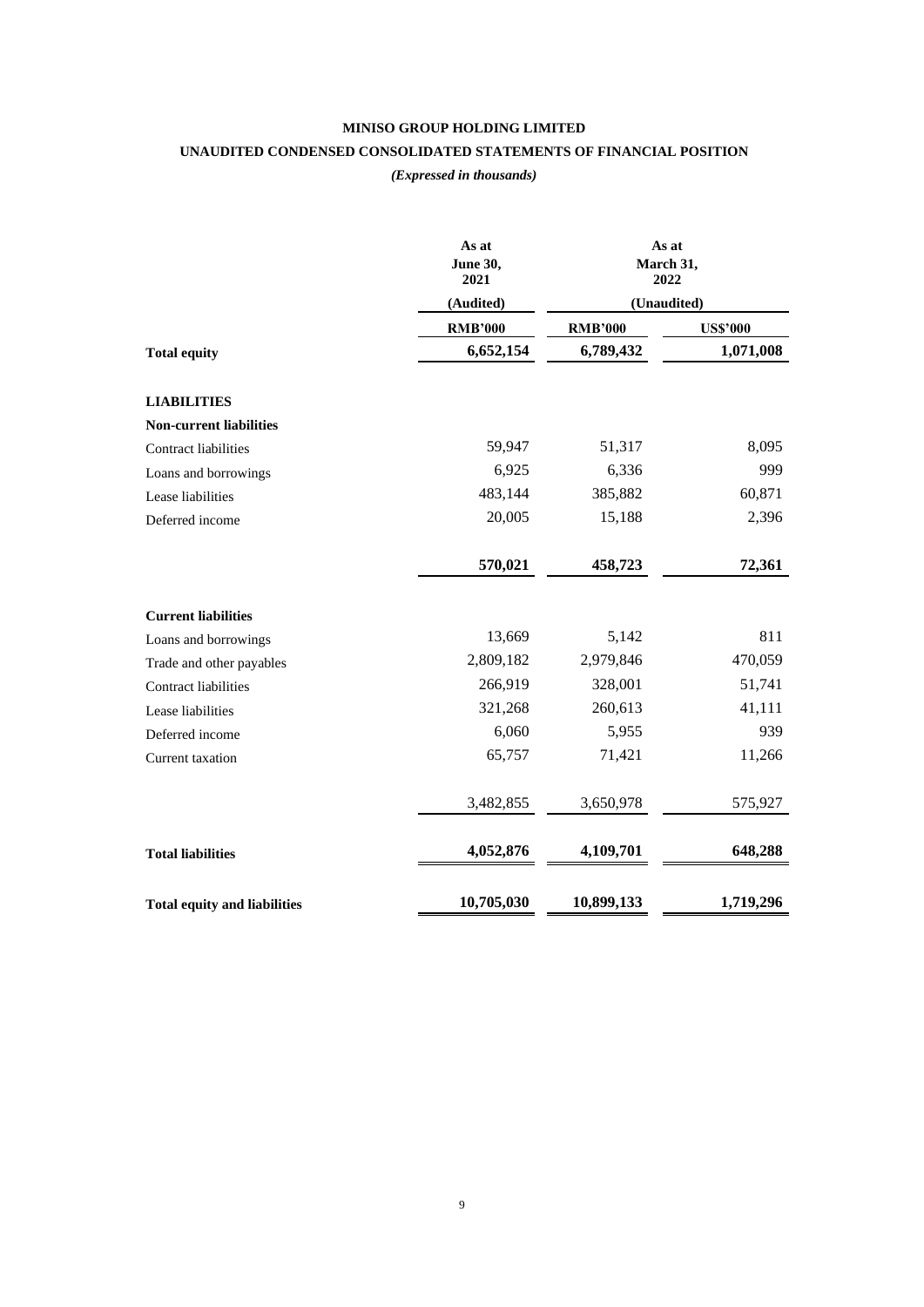## **UNAUDITED CONDENSED CONSOLIDATED STATEMENTS OF PROFIT OR LOSS**

*(Expressed in thousands, except for per share and per ADS data)*

|                                                                           | Three months ended March 31, |                |                  | Nine months ended March 31, |                |                  |  |
|---------------------------------------------------------------------------|------------------------------|----------------|------------------|-----------------------------|----------------|------------------|--|
|                                                                           | 2021                         | 2022           |                  | 2021                        |                | 2022             |  |
|                                                                           | (Unaudited)                  | (Unaudited)    |                  | (Unaudited)                 | (Unaudited)    |                  |  |
|                                                                           | <b>RMB'000</b>               | <b>RMB'000</b> | <b>US\$ '000</b> | <b>RMB'000</b>              | <b>RMB'000</b> | <b>US\$ '000</b> |  |
| <b>Continuing operations</b>                                              |                              |                |                  |                             |                |                  |  |
| <b>Revenue</b>                                                            | 2,229,444                    | 2,341,035      | 369,289          | 6,599,304                   | 7,767,943      | 1,225,363        |  |
| Cost of sales                                                             | (1,602,975)                  | (1,634,519)    | (257, 839)       | (4,807,691)                 | (5,470,085)    | (862, 885)       |  |
| Gross profit                                                              | 626,469                      | 706,516        | 111,450          | 1,791,613                   | 2,297,858      | 362,478          |  |
| Other income                                                              | 4,284                        | 2,296          | 362              | 48,088                      | 20,882         | 3,294            |  |
| Selling and distribution expenses                                         | (296, 466)                   | (362,000)      | (57, 104)        | (923, 958)                  | (1,087,622)    | (171, 568)       |  |
| General and administrative expenses                                       | (169, 531)                   | (198, 722)     | (31, 348)        | (610, 694)                  | (631, 418)     | (99, 604)        |  |
| Other net income / (loss)                                                 | 8,426                        | 499            | 79               | (62, 329)                   | 46,463         | 7,329            |  |
| Credit loss on trade and other<br>receivables                             | (12, 123)                    | (5,671)        | (895)            | (29,510)                    | (24, 762)      | (3,906)          |  |
| Impairment loss on non-current assets                                     |                              | (1,931)        | (305)            |                             | (11, 467)      | (1,809)          |  |
| <b>Operating profit</b>                                                   | 161,059                      | 140,987        | 22,239           | 213,210                     | 609,934        | 96,214           |  |
| Finance income                                                            | 8,646                        | 12,744         | 2,010            | 31,690                      | 39,181         | 6,181            |  |
| Finance costs                                                             | (6,407)                      | (8,141)        | (1,284)          | (20, 267)                   | (25, 407)      | (4,008)          |  |
| Net finance income                                                        | 2,239                        | 4,603          | 726              | 11,423                      | 13,774         | 2,173            |  |
| Fair value changes of redeemable shares<br>with other preferential rights |                              |                |                  | (1,625,287)                 |                |                  |  |
| Share of loss of equity-accounted<br>investee, net of tax                 | (825)                        |                |                  | (825)                       | (8,162)        | (1,287)          |  |
| Profit/(loss) before taxation                                             | 162,473                      | 145,590        | 22,965           | (1,401,479)                 | 615,546        | 97,100           |  |
| Income tax expense                                                        | (47,503)                     | (52,918)       | (8,348)          | (139, 118)                  | (184, 256)     | (29,066)         |  |
| Profit/(loss) for the period                                              | 114,970                      | 92,672         | 14,617           | (1,540,597)                 | 431,290        | 68,034           |  |
| <b>Attributable to:</b>                                                   |                              |                |                  |                             |                |                  |  |
| Equity shareholders of the Company                                        | 121,860                      | 96,554         | 15,229           | (1,529,997)                 | 433,333        | 68,356           |  |
| Non-controlling interests                                                 | (6,890)                      | (3,882)        | (612)            | (10,600)                    | (2,043)        | (322)            |  |
| Earnings/(loss) per share for ordinary<br>shares                          |                              |                |                  |                             |                |                  |  |
| -Basic                                                                    | 0.10                         | 0.08           | 0.01             | (1.32)                      | 0.36           | 0.06             |  |
| -Diluted                                                                  | 0.10                         | 0.08           | 0.01             | (1.32)                      | 0.36           | 0.06             |  |
| Earnings/(loss) per ADS                                                   |                              |                |                  |                             |                |                  |  |
| (Each ADS represents 4 Class A<br>ordinary shares)                        |                              |                |                  |                             |                |                  |  |
| -Basic                                                                    | 0.40                         | 0.32           | 0.05             | (5.28)                      | 1.44           | 0.23             |  |
| -Diluted                                                                  | 0.40                         | 0.32           | 0.05             | (5.28)                      | 1.44           | 0.23             |  |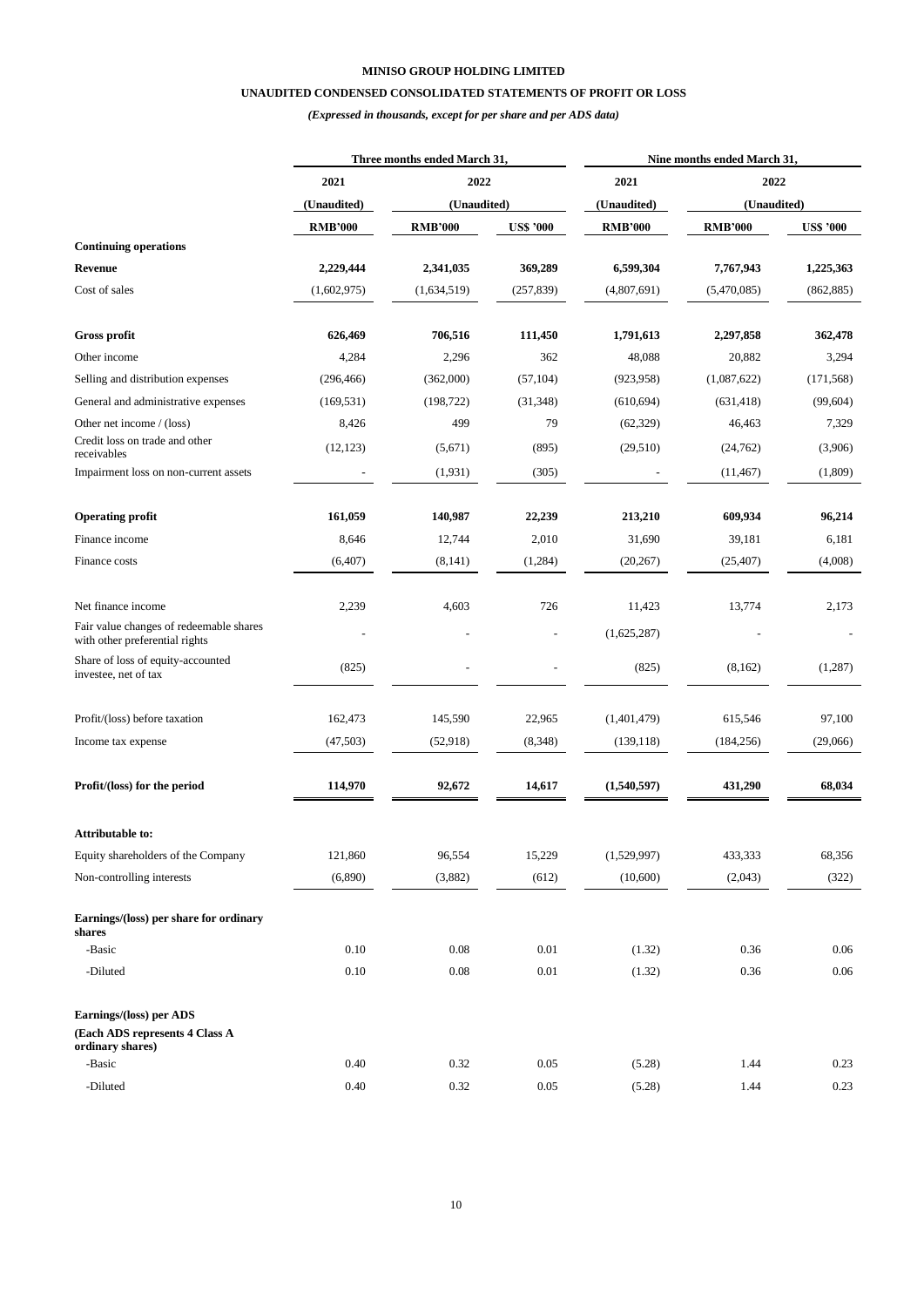## **UNAUDITED CONDENSED CONSOLIDATED STATEMENTS OF PROFIT OR LOSS AND OTHER COMPREHENSIVE INCOME**

|                                                                                            |                | Three months ended March 31, |                  | Nine months ended March 31, |                |                  |  |
|--------------------------------------------------------------------------------------------|----------------|------------------------------|------------------|-----------------------------|----------------|------------------|--|
|                                                                                            | 2021           | 2022                         |                  | 2021                        | 2022           |                  |  |
|                                                                                            | (Unaudited)    | (Unaudited)                  |                  | (Unaudited)                 | (Unaudited)    |                  |  |
|                                                                                            | <b>RMB'000</b> | <b>RMB'000</b>               | <b>US\$ '000</b> | <b>RMB'000</b>              | <b>RMB'000</b> | <b>US\$</b> '000 |  |
| Profit/(loss) for the period                                                               | 114,970        | 92,672                       | 14,617           | (1,540,597)                 | 431,290        | 68,034           |  |
| Items that may be<br>reclassified subsequently to<br>profit or loss:                       |                |                              |                  |                             |                |                  |  |
| Exchange differences on<br>translation of financial<br>statements of foreign<br>operations | 7,684          | (11, 139)                    | (1,757)          | (40,089)                    | (1,962)        | (309)            |  |
| Other comprehensive<br>income / (loss) for the<br>period                                   | 7,684          | (11, 139)                    | (1,757)          | (40,089)                    | (1,962)        | (309)            |  |
| <b>Total comprehensive</b><br>income/(loss) for the<br>period                              | 122,654        | 81,533                       | 12,860           | (1,580,686)                 | 429,328        | 67,725           |  |
| Attributable to:                                                                           |                |                              |                  |                             |                |                  |  |
| Equity shareholders of the<br>Company                                                      | 130,401        | 83,963                       | 13,244           | (1,568,554)                 | 429,508        | 67,753           |  |
| Non-controlling interests                                                                  | (7, 747)       | (2,430)                      | (384)            | (12, 132)                   | (180)          | (28)             |  |

### *(Expressed in thousands)*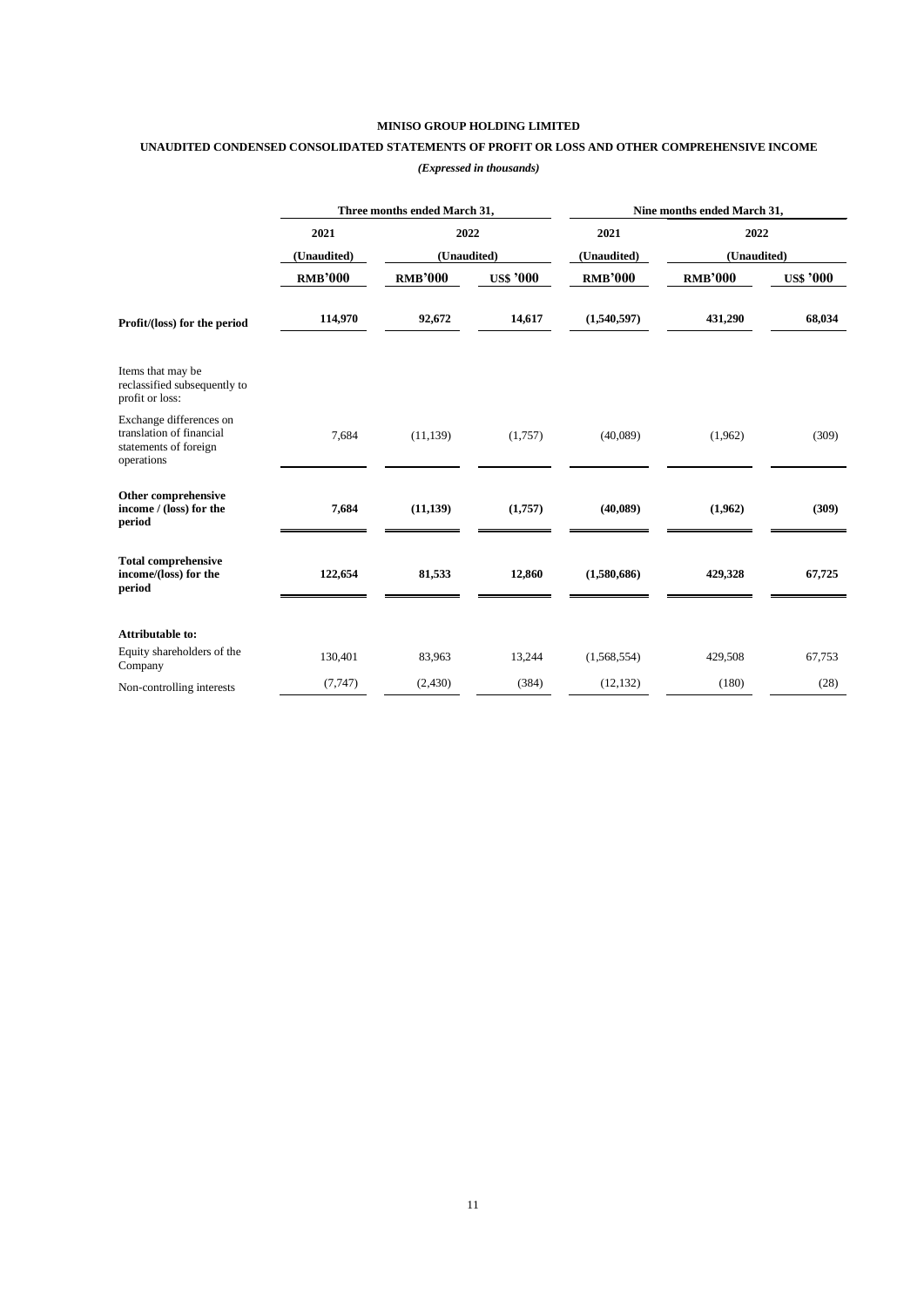### **RECONCILIATION OF NON-IFRS FINANCIAL MEASURES**

#### *(Expressed in thousands, except for per share and per ADS data)*

|                                                                                               |                | Three months ended March 31,       |                 | Nine months ended March 31, |                |                 |
|-----------------------------------------------------------------------------------------------|----------------|------------------------------------|-----------------|-----------------------------|----------------|-----------------|
|                                                                                               | 2021           | 2022<br>(Unaudited)<br>(Unaudited) |                 | 2021                        | 2022           |                 |
|                                                                                               |                |                                    |                 | (Unaudited)                 | (Unaudited)    |                 |
|                                                                                               | <b>RMB'000</b> | <b>RMB'000</b>                     | <b>US\$'000</b> | <b>RMB'000</b>              | <b>RMB'000</b> | <b>US\$'000</b> |
| Reconciliation of profit/(loss)<br>for the period to adjusted net<br>$profit5$ :              |                |                                    |                 |                             |                |                 |
| Profit/(loss) for the period                                                                  | 114,970        | 92,672                             | 14,617          | (1,540,597)                 | 431,290        | 68,034          |
| Add back:                                                                                     |                |                                    |                 |                             |                |                 |
| Fair value changes of<br>redeemable shares with other<br>preferential rights                  |                |                                    |                 | 1,625,287                   |                |                 |
| Equity-settled share-based<br>payment expenses                                                | 33,983         | 18,027                             | 2,845           | 250,362                     | 68,427         | 10,794          |
| Adjusted net profit                                                                           | 148,953        | 110,699                            | 17,462          | 335,052                     | 499,717        | 78,828          |
| <b>Attributable to:</b>                                                                       |                |                                    |                 |                             |                |                 |
| Equity shareholders of the<br>Company                                                         | 155,843        | 114,581                            | 18,074          | 345,652                     | 501,760        | 79,150          |
| Non-controlling interests                                                                     | (6,890)        | (3,882)                            | (612)           | (10,600)                    | (2,043)        | (322)           |
| Adjusted net earnings per<br>share for ordinary shares <sup>6</sup>                           |                |                                    |                 |                             |                |                 |
| -Basic                                                                                        | 0.13           | 0.09                               | 0.01            | 0.30                        | 0.42           | 0.07            |
| -Diluted                                                                                      | 0.13           | 0.09                               | 0.01            | 0.30                        | 0.41           | 0.06            |
| Adjusted net earnings per<br><b>ADS</b><br>(Each ADS represents 4 Class<br>A ordinary shares) |                |                                    |                 |                             |                |                 |
| -Basic                                                                                        | 0.52           | 0.36                               | 0.06            | 1.20                        | 1.68           | 0.27            |
| -Diluted                                                                                      | 0.52           | 0.36                               | 0.06            | 1.20                        | 1.64           | 0.26            |

<sup>5</sup> After reviewing its Non-IFRS Financial Measures and their reconciliation items, the Company has determined that impairment loss on non-current assets, which was a reconciliation item for the calculation of the non-IFRS financial measures, should henceforth be excluded as a reconciliation item, given that (i) the Company now considers it to be of recurring nature as the Company expects to continue to record such expenses in the foreseeable future, and (ii) the Company has determined that it directly correlates with the underlying performance of its business operations. Based on this review, the Company has modified the definition of its adjusted net profit to exclude impairment loss on noncurrent assets as a reconciliation item starting from this quarter.

<sup>6</sup> The adjusted basic and diluted net earnings per share are computed using adjusted net profit attributable to the equity shareholders of the Company, and the number of ordinary shares used in GAAP basic and diluted earnings per share calculation after retrospectively adjusting for the effect of Series A preferred shares issued by the Company that are deemed to have been converted into ordinary shares since July 1, 2020.